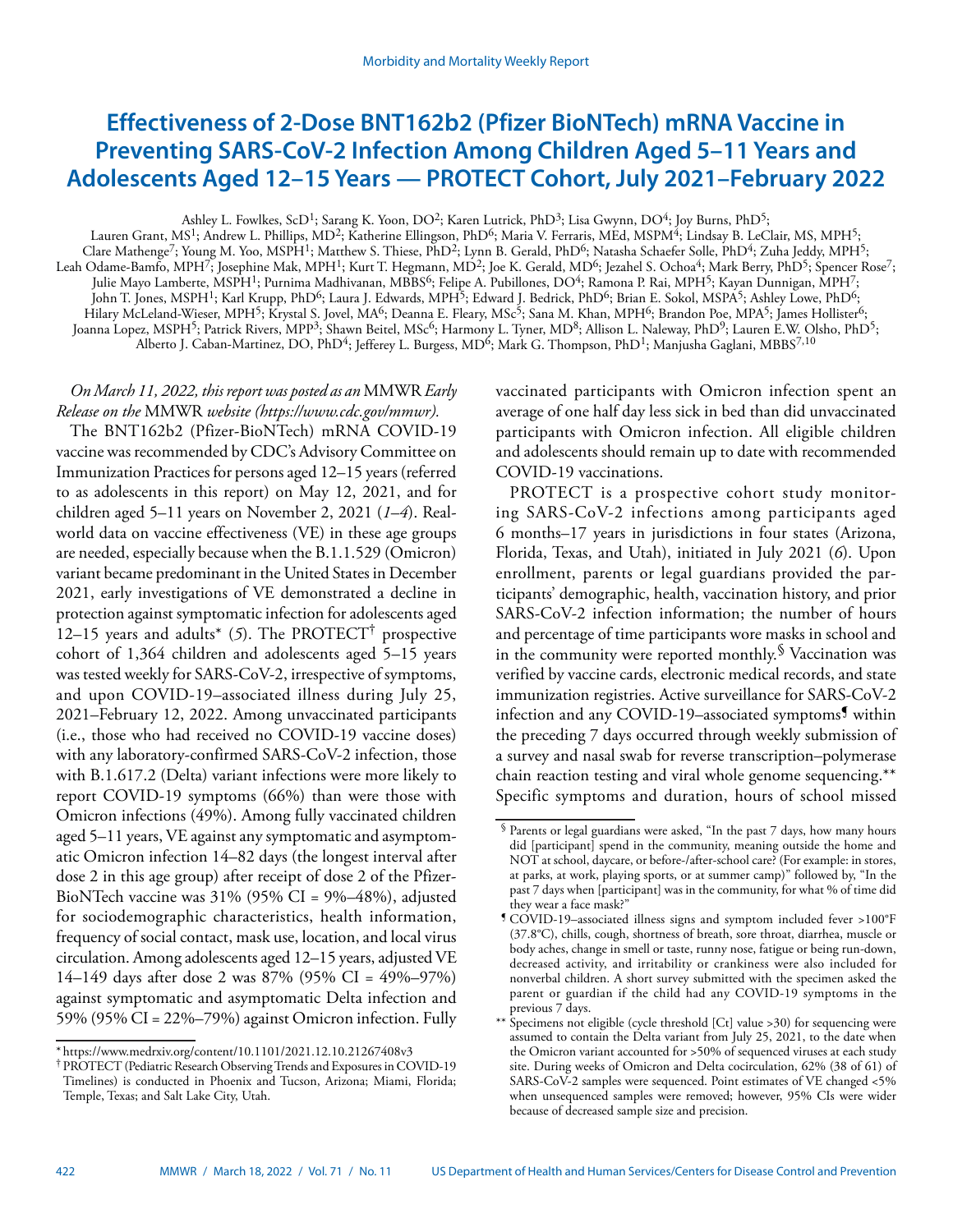because of illness, and receipt of medical care were documented through the electronic surveys.

For the calculation of VE, person-time for adolescents aged 12–15 years began at the start of active surveillance on July 25, 2021, and ended February 12, 2022, or, for adolescents eligible for a third (booster) dose (≥5 months after second mRNA vaccine dose receipt), person-time ended when a booster dose was authorized on January 3, 2022.†† For children aged 5–11 years, person-time for Omicron models began 6 weeks after the Pfizer-BioNTech vaccine was recommended on November 2, 2021, and ended February 12, 2022. COVID-19 characteristics and comparisons between Delta and Omicron infections were assessed. Cox proportional hazards models with time-varying vaccination status were used to calculate hazard ratios of unvaccinated to vaccinated participants with no prior SARS-CoV-2 infection (≥14 days after receipt of a second Pfizer-BioNTech vaccine dose), weighted for inverse probability of vaccination using sociodemographic characteristics, health information, frequency of social contact, mask use, location, and local virus circulation. Characteristics of Omicron infections among vaccinated and unvaccinated participants were also compared.§§ All analyses were conducted using SAS software (version 9.4; SAS Institute) or R software (version 4.1.2; R Foundation). This study was reviewed by CDC and approved by the institutional review boards at

participating sites or under a reliance agreement with Abt Associates institutional review board and was conducted consistent with applicable federal law and CDC policy.<sup>99</sup>

The study sample comprised 1,364 participants, including 1,052 (77%) children aged 5–11 years and 312 (23%) adolescents aged 12–15 years (Table 1).\*\*\* Overall, 76% of participants lived in Arizona, 52% were female, 76% were White, 34% were Hispanic, and 10% had at least one chronic medical condition. Of 381 SARS-CoV-2 infections among children aged 5–11 years, and 127 infections among adolescents aged 12–15 years, 352 (93%) and 97 (76%), respectively, were Omicron infections.

Participants who received ≥1 doses of vaccine were reported to have worn a mask during 84% of school hours and 70% of hours in the community, whereas unvaccinated children were masked during 60% of school hours and 48% of hours in the community (p <0.001 for both). Lower percentages of masked time in school (71%) and in the community (58%) were reported for participants with SARS-CoV-2 infection, compared with those of participants who had no infection (82% and 68%, respectively) (p <0.001).

Among 252 unvaccinated participants with SARS-CoV-2 infections throughout the study period, 112 (44%) were asymptomatic; unvaccinated participants with Omicron infections were less likely to report COVID-19 symptoms (49%) than were those with Delta infections (66%) (crude odds ratio =  $0.5$ ;  $95\%$  CI =  $0.3-0.8$ ) (Table 2). Overall, unvaccinated participants with COVID-19 symptoms experienced an average of 6.9 days with illness symptoms, spent an average of 1.9 days sick in bed, and missed an average of 24.0 hours of school because of illness. Omicron-associated COVID-19 symptoms lasted an average of 5.3 days and resulted in an average of 18.8 hours of missed school, which was 3.4 fewer days of symptoms (95% CI =  $-5.7$  to  $-1.0$ ) and 10.6 fewer hours of school missed (95% CI =  $-18.6$  to  $-2.7$ ) than Delta-associated COVID-19.

Among the 1,052 participants aged 5–11 years, 682 (65%) received 2 vaccine doses, 69 (7%) received 1 dose, and 301 (29%) were unvaccinated. Adjusted VE against symptomatic and asymptomatic Omicron infection 14–82 days after receipt of dose 2 (the longest interval after dose 2 in this age group) was  $31\%$  (95% CI = 9%–48%) (Table 3).

Among 312 adolescents aged 12–15 years, 212 (68%) received 2 vaccine doses, 15 (5%) received 1 dose, and

<sup>††</sup> The Food and Drug Administration (FDA) amended the Emergency Use Authorization (EUA) for the Pfizer-BioNTech vaccine to include adolescents aged 12–15 years on May 10, 2021 ([https://www.fda.gov/news-events/](https://www.fda.gov/news-events/press-announcements/coronavirus-covid-19-update-fda-authorizes-pfizer-biontech-covid-19-vaccine-emergency-use) [press-announcements/coronavirus-covid-19-update-fda-authorizes-pfizer](https://www.fda.gov/news-events/press-announcements/coronavirus-covid-19-update-fda-authorizes-pfizer-biontech-covid-19-vaccine-emergency-use)[biontech-covid-19-vaccine-emergency-use\)](https://www.fda.gov/news-events/press-announcements/coronavirus-covid-19-update-fda-authorizes-pfizer-biontech-covid-19-vaccine-emergency-use), and CDC recommended the Pfizer-BioNTech vaccine for this age group on May 12, 2021 ([https://www.](https://www.cdc.gov/media/releases/2021/s0512-advisory-committee-signing.html) [cdc.gov/media/releases/2021/s0512-advisory-committee-signing.html\)](https://www.cdc.gov/media/releases/2021/s0512-advisory-committee-signing.html). FDA amended EUA for the Pfizer-BioNTech COVID-19 vaccine to expand the use of a single booster dose to include use in persons aged 12–15 years, 5 months after receipt of the second primary series mRNA COVID-19 vaccine dose on January 3, 2022, and CDC recommended a third dose for this age group on January 5, 2022 ([https://www.cdc.gov/media/releases/2022/s0105-Booster-](https://www.cdc.gov/media/releases/2022/s0105-Booster-Shot.html)[Shot.html](https://www.cdc.gov/media/releases/2022/s0105-Booster-Shot.html)). FDA authorized EUA for the Pfizer-BioNTech vaccine for children aged 5–11 years on October 29, 2021 ([https://www.fda.gov/news-events/](https://www.fda.gov/news-events/press-announcements/fda-authorizes-pfizer-biontech-covid-19-vaccine-emergency-use-children-5-through-11-years-age) [press-announcements/fda-authorizes-pfizer-biontech-covid-19-vaccine](https://www.fda.gov/news-events/press-announcements/fda-authorizes-pfizer-biontech-covid-19-vaccine-emergency-use-children-5-through-11-years-age)[emergency-use-children-5-through-11-years-age](https://www.fda.gov/news-events/press-announcements/fda-authorizes-pfizer-biontech-covid-19-vaccine-emergency-use-children-5-through-11-years-age)), and CDC recommended the Pfizer-BioNTech vaccine for this age group on November 2, 2021 [\(https://](https://www.cdc.gov/media/releases/2021/s1102-PediatricCOVID-19Vaccine.html) [www.cdc.gov/media/releases/2021/s1102-PediatricCOVID-19Vaccine.html\)](https://www.cdc.gov/media/releases/2021/s1102-PediatricCOVID-19Vaccine.html).

 $\S$ Severity of infection was assessed by variant type among unvaccinated children and by vaccination status among Omicron infections because of limited number of Delta infections among vaccinated persons. Logistic and linear regression models were used for dichotomous and continuous outcome measures, respectively, weighted for inverse probability of vaccination by site, sociodemographic characteristics, health information, including number of chronic medical conditions, number of daily prescription medications, and influenza vaccination history, and SARS-CoV-2 infection and vaccine knowledge, attitudes, and practices. For VE and severity of infection models, any variable that was unbalanced (standardized mean difference ≥0.2) after weighting and that modified the model outcome point estimate ≥5%, was added to the model as a covariate. Participants with partial vaccination or <14 days after second dose were excluded from VE and attenuation analyses.

<sup>¶¶</sup> 45 C.F.R. part 46, 21 C.F.R. part 56, 42 U.S.C. Sect. 241(d), 5 U.S.C. Sect. 552a, 44 U.S.C. Sect. 3501 et seq.

The study excluded 167 children and adolescents aged 5-15 years with documented SARS-CoV-2 infection before enrollment or start of follow-up, 90 who failed to complete weekly nasal swabs or were not in surveillance during the variant-specific follow-up period, and 17 who received a vaccine product other than Pfizer-BioNTech or had incomplete vaccination information.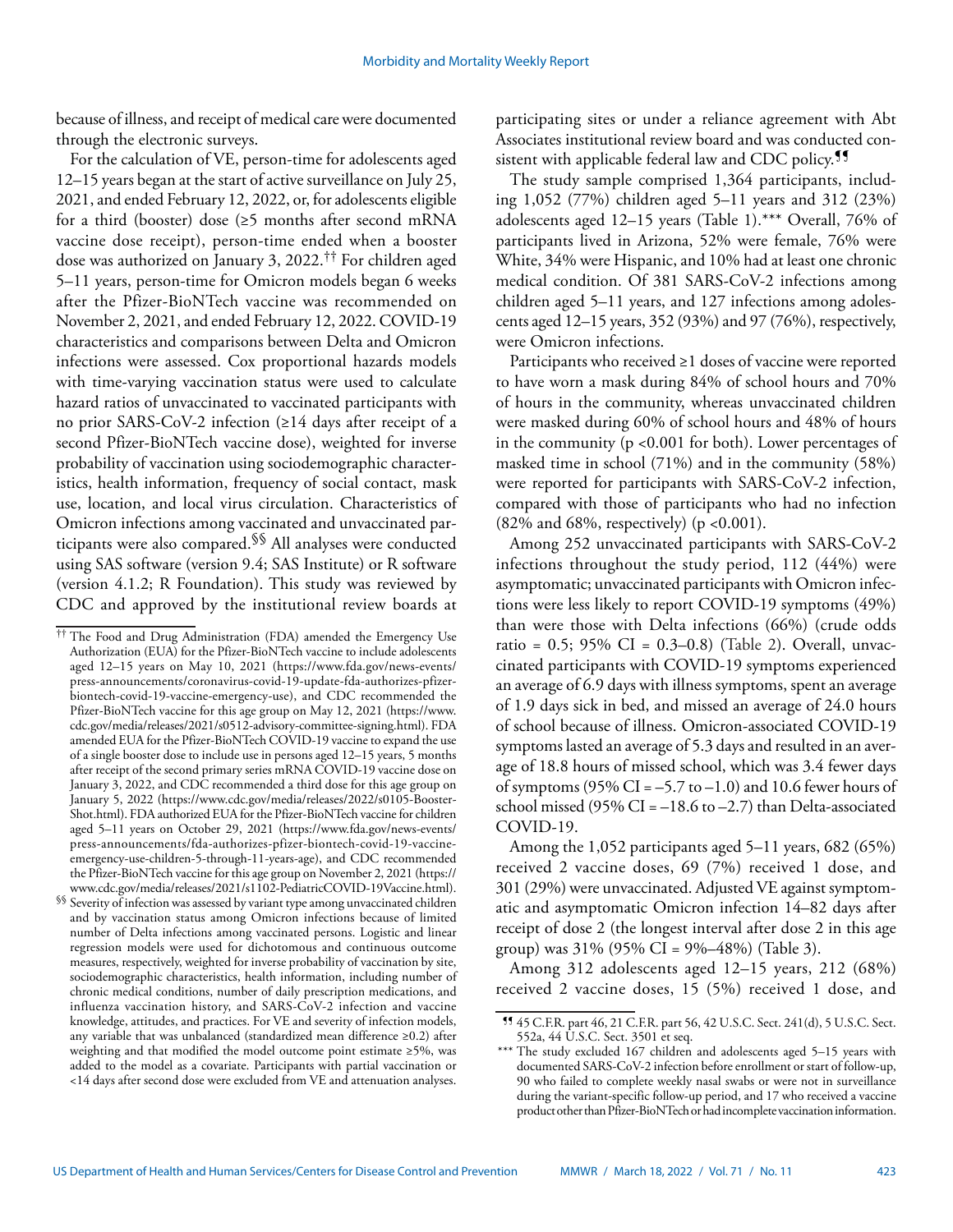#### Morbidity and Mortality Weekly Report

**TABLE 1. Characteristics of children and adolescents aged 5–15 years in the PROTECT\* Pfizer-BioNTech COVID-19 vaccine effectiveness cohort — four states, July 2021–February 2022**

|                                                          | All participants,<br>no. (column %) | <b>COVID-19 vaccination status,</b><br>no. (row %) |                            |                      | All SARS-CoV-2 infections,<br>no. (row %) |            |                      |
|----------------------------------------------------------|-------------------------------------|----------------------------------------------------|----------------------------|----------------------|-------------------------------------------|------------|----------------------|
| Characteristic                                           |                                     | <b>Unvaccinated</b>                                | $\geq$ 1 dose <sup>t</sup> | P-value <sup>§</sup> | Yes <sup>¶</sup>                          | <b>No</b>  | P-value <sup>§</sup> |
| All participants                                         | 1,364                               | 386 (28.3)                                         | 978 (71.7)                 |                      | 508 (37.2)                                | 856 (62.8) |                      |
| <b>Geographic location</b>                               |                                     |                                                    |                            |                      |                                           |            |                      |
| Phoenix, Arizona                                         | 232 (17.0)                          | 53 (22.8)                                          | 179 (77.2)                 | < 0.001              | 87 (37.5)                                 | 145 (62.5) | < 0.001              |
| Tucson, Arizona                                          | 682 (50.0)                          | 127 (18.6)                                         | 555 (81.4)                 |                      | 214 (31.4)                                | 468 (68.6) |                      |
| Other areas in Arizona                                   | 121 (8.9)                           | 50 (41.3)                                          | 71 (58.7)                  |                      | 55 (45.5)                                 | 66 (54.5)  |                      |
| Miami, Florida                                           | 114(8.4)                            | 59 (51.8)                                          | 55 (48.2)                  |                      | 50 (43.9)                                 | 64 (56.1)  |                      |
| Temple, Texas                                            | 84 (6.2)                            | 41 (48.8)                                          | 43 (51.2)                  |                      | 47 (56.0)                                 | 37 (44.0)  |                      |
| Salt Lake City, Utah                                     | 131 (9.6)                           | 56 (42.7)                                          | 75 (57.3)                  |                      | 55 (42.0)                                 | 76 (58.0)  |                      |
| Age group, yrs                                           |                                     |                                                    |                            |                      |                                           |            |                      |
| $5 - 11$                                                 | 1,052 (77.1)                        | 301 (28.6)                                         | 751 (71.4)                 | 0.637                | 381 (36.2)                                | 671 (63.8) | 0.150                |
| $12 - 15$                                                | 312 (22.9)                          | 85 (27.2)                                          | 227 (72.8)                 |                      | 127(40.7)                                 | 185 (59.3) |                      |
| Sex                                                      |                                     |                                                    |                            |                      |                                           |            |                      |
| Female                                                   | 713 (52.3)                          | 203 (28.5)                                         | 510 (71.5)                 | 0.883                | 254 (35.6)                                | 459 (64.4) | 0.196                |
| Male                                                     | 651 (47.7)                          | 183 (28.1)                                         | 468 (71.9)                 |                      | 254 (39.0)                                | 397 (61.0) |                      |
| <b>Ethnicity (all races)</b>                             |                                     |                                                    |                            |                      |                                           |            |                      |
| <b>Hispanic</b>                                          | 469 (34.4)                          | 158 (33.7)                                         | 311 (66.3)                 | 0.264                | 163 (34.8)                                | 306 (65.2) | 0.312                |
| Non-Hispanic                                             | 895 (65.6)                          | 228(25.5)                                          | 667 (74.5)                 |                      | 345 (38.5)                                | 550 (61.5) |                      |
| Race (all ethnicities)**                                 |                                     |                                                    |                            |                      |                                           |            |                      |
| White                                                    | 1,032 (75.7)                        | 284 (27.5)                                         | 748 (72.5)                 | 0.260                | 392 (38.0)                                | 640 (62.0) | 0.318                |
| Other races                                              | 332 (24.3)                          | 102 (30.7)                                         | 230 (69.3)                 |                      | 116 (34.9)                                | 216 (65.1) |                      |
| No. of children in household                             |                                     |                                                    |                            |                      |                                           |            |                      |
| 1                                                        | 204 (15.0)                          | 52 (25.5)                                          | 152 (74.5)                 | 0.334                | 66 (32.4)                                 | 138 (67.6) | 0.117                |
| $\geq$ 2                                                 | 1160 (85.0)                         | 334 (28.8)                                         | 826 (71.2)                 |                      | 442 (38.1)                                | 718 (61.9) |                      |
| Chronic condition <sup>††</sup>                          |                                     |                                                    |                            |                      |                                           |            |                      |
| One or more                                              | 139 (10.2)                          | 39 (28.1)                                          | 100 (71.9)                 | 0.835                | 57 (41.0)                                 | 82 (59.0)  | 0.718                |
| None                                                     | 1,225 (89.8)                        | 347 (28.3)                                         | 878 (71.7)                 |                      | 451 (36.8)                                | 774 (63.2) |                      |
| Daily medication <sup>§§</sup>                           |                                     |                                                    |                            |                      |                                           |            |                      |
| None                                                     | 823 (60.3)                          | 194 (50.3)                                         | 629 (64.3)                 | 0.121                | 287 (56.5)                                | 536 (62.6) | 0.626                |
| $\mathbf{1}$                                             | 116(8.5)                            | 21(5.4)                                            | 95 (9.7)                   |                      | 40 (7.9)                                  | 76 (8.9)   |                      |
| 2                                                        | 52 (3.8)                            | 5(1.3)                                             | 47 (4.8)                   |                      | 21(4.1)                                   | 31(3.6)    |                      |
| 3                                                        | 24 (1.8)                            | 4(1.0)                                             | 20(2.0)                    |                      | 9(1.8)                                    | 15(1.8)    |                      |
| $\geq 4$                                                 | 16(1.2)                             | 4(1.0)                                             | 12(1.2)                    |                      | 3(0.6)                                    | 13(1.5)    |                      |
| Insurance                                                |                                     |                                                    |                            |                      |                                           |            |                      |
| Private                                                  | 1,052(77.1)                         | 247 (23.5)                                         | 805 (76.5)                 | < 0.001              | 385 (36.6)                                | 667 (63.4) | 0.203                |
| Public                                                   | 197 (14.4)                          | 78 (39.6)                                          | 119 (60.4)                 |                      | 84 (42.6)                                 | 113 (57.4) |                      |
| None or did not respond                                  | 115(8.4)                            | 61 (53.0)                                          | 54 (47.0)                  |                      | 39 (33.9)                                 | 76 (66.1)  |                      |
| Average weekly social contact and mask use <sup>¶¶</sup> |                                     |                                                    |                            |                      |                                           |            |                      |
| Hours attending school, mean (SE)                        | 37.9 (0.2)                          | 36.1(0.4)                                          | 38.5(0.2)                  | < 0.001              | 36.8(0.3)                                 | 38.6 (0.2) | 0.230                |
| Percentage of school time masked, mean (SE)              | 78.0 (0.2)                          | 59.9 (0.5)                                         | 83.8 (0.2)                 | < 0.001              | 71.3(0.4)                                 | 81.8(0.2)  | < 0.001              |
| Hours in community, mean (SE)                            | 10.7(0.1)                           | 11.6(0.2)                                          | 10.4(0.1)                  | 0.157                | 11.6(0.1)                                 | 10.1(0.1)  | 0.041                |
| Percentage of community time masked, mean (SE)           | 64.3(0.2)                           | 47.6(0.5)                                          | 69.6(0.2)                  | < 0.001              | 57.5(0.4)                                 | 68.1(0.3)  | < 0.001              |
| Hours of COVID-19 exposure, mean (SE)                    | 2.1(0.1)                            | 2.8(0.2)                                           | 1.8(0.1)                   | 0.389                | 2.7(0.1)                                  | 1.7(0.1)   | < 0.001              |

\* PROTECT (Pediatric Research Observing Trends and Exposures in COVID-19 Timelines) is conducted in Phoenix and Tucson, Arizona; Miami, Florida; Temple, Texas; and Salt Lake City, Utah.

† COVID-19 vaccination status excludes participants with reverse transcription–polymerase chain reaction–confirmed SARS-CoV-2 infection during the first 13 days after receiving their first vaccine dose ( $n = 36$ ).

§ P-values comparing the percentage of persons vaccinated with those not vaccinated and those with SARS-CoV-2 infections with those not infected by sociodemographic and health categories were calculated using Pearson's chi-square test. P-values for continuous variables were calculated using the Kruskal-Wallis test.

¶ SARS-CoV-2 infections were detected by reverse transcription–polymerase chain reaction testing.

\*\* Among 332 children of other races, 111 (33.4%) identified as multiracial, 43 (13.0%) as Asian, 28 (8%) as Black or African American, eight (2%) as American Indian or Alaskan Native, three (1%) as Native Hawaiian or other Pacific Islander, and 14 (4%) as other; race was missing, or respondent declined to answer for 125 (38%). †† Chronic conditions included asthma or chronic lung disease, cancer, diabetes, heart disease, hypertension, immunosuppression or autoimmune disorder, kidney disease, liver disease, neurologic or neuromuscular disorder, or other chronic conditions.

§§ Number of daily medications prescribed by a physician were reported by participant parent or legal guardian at study enrollment.

¶¶ Participants were asked to respond to monthly survey questions about COVID-19 exposure, social contact, and mask use during the previous 7 days. The average of monthly responses is calculated for each person. Average values across persons were compared according to their vaccination and SARS-CoV-2 infection status at the time of this analysis. School hours represent in-person school, child care, or before- or after-school care attendance.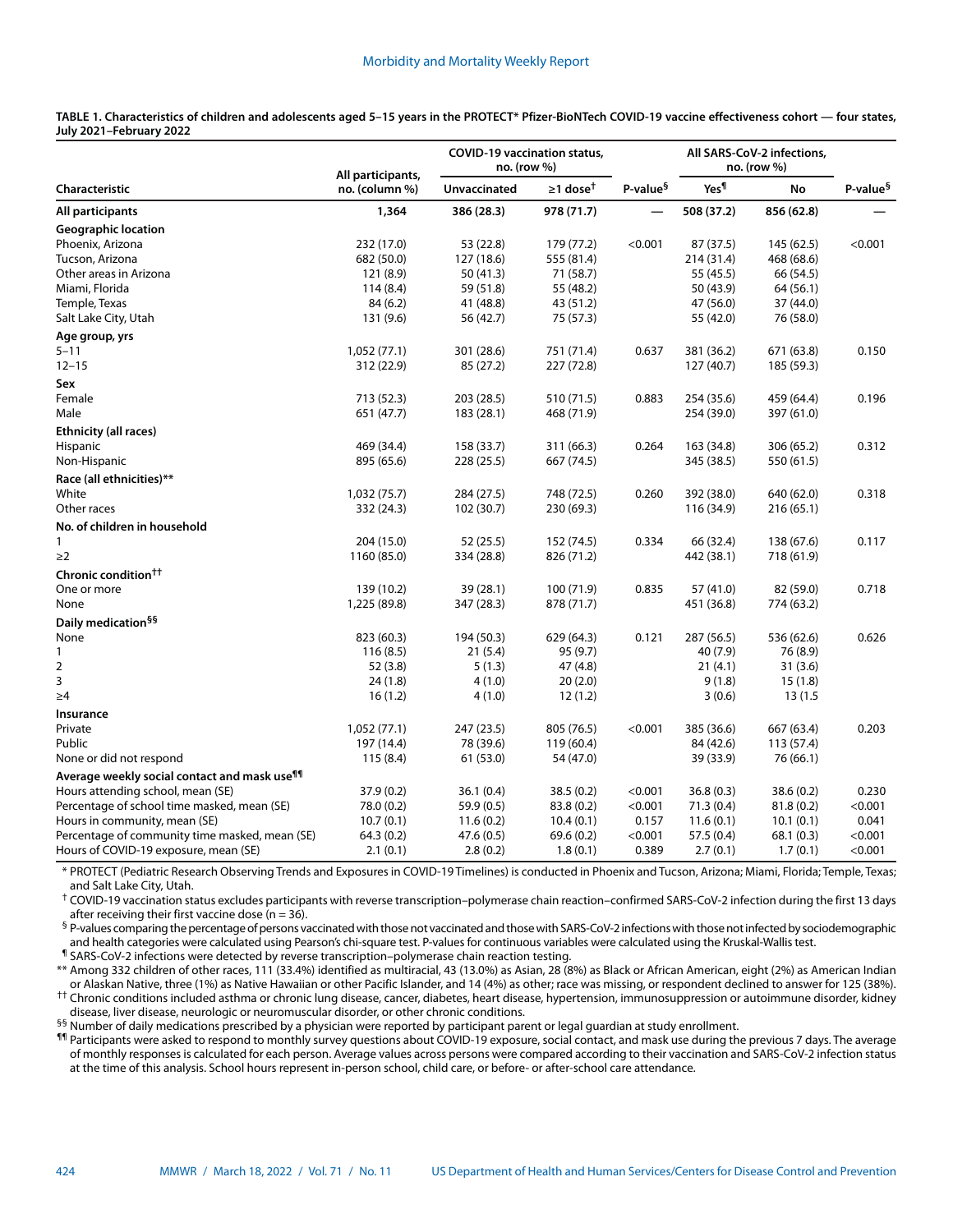**TABLE 2. Comparison of SARS-CoV-2 Delta and Omicron variant infection characteristics among unvaccinated children and adolescents aged 5–15 years and by Pfizer-BioNTech vaccination status among Omicron infections — PROTECT**\* **cohort study, four states, July 2021–February 2022**

|                                                           | Participant vaccination status at time of infection |                                     |                |                                                                                      |                      |                                                                   |                                                                                              |           |  |
|-----------------------------------------------------------|-----------------------------------------------------|-------------------------------------|----------------|--------------------------------------------------------------------------------------|----------------------|-------------------------------------------------------------------|----------------------------------------------------------------------------------------------|-----------|--|
|                                                           | <b>Unvaccinated</b>                                 |                                     |                |                                                                                      |                      | 2 COVID-19 vaccine doses received<br>14-149 days before infection |                                                                                              |           |  |
| Characteristic                                            | Total <sup>†</sup>                                  | Infections, no. (%)<br><b>Delta</b> | <b>Omicron</b> | OR or<br>mean difference.<br><b>Omicron versus</b><br>Delta<br>$(95\% \text{ Cl})^5$ | P-value <sup>§</sup> | Omicron<br>No. (%) <sup>¶</sup>                                   | <b>Adjusted OR or</b><br>mean difference.<br>vaccinated versus<br>unvaccinated<br>(95% CI)** | P-value** |  |
| Total participants, no. (%)                               | 252 (100)                                           | 102 (100)                           | 50 (100.0)     |                                                                                      |                      | 186 (100.0)                                                       |                                                                                              |           |  |
| COVID-19-associated symptoms, no. $(\%)^{\dagger\dagger}$ | 140 (55.6)                                          | 67(65.7)                            | 73 (48.7)      | 2.0 (1.20 to 3.45)                                                                   | 0.008                | 116 (62.4)                                                        | $0.91(0.48 \text{ to } 1.59)$                                                                | 0.669     |  |
| Febrile symptoms, no. (%) <sup>99</sup>                   | 88 (62.9)                                           | 38 (56.7)                           | 50 (68.5)      | 1.7 (0.83 to 3.31)                                                                   | 0.151                | 66 (56.9)                                                         | $0.48(0.23 \text{ to } 1.03)$                                                                | 0.062     |  |
| Received medical care, no. (%)                            | 23 (16.4)                                           | 11(16.4)                            | 12 (16.4)      | $1.0(0.41 \text{ to } 2.45)$                                                         | 0.997                | 18 (15.5)                                                         | 1.0 (0.43 to 2.48)                                                                           | 0.949     |  |
| Total days of symptoms, mean (SE)                         | 6.9(6.7)                                            | 8.6(8.0)                            | 5.3(5.4)       | $-3.4$ ( $-5.7$ to $-1.0$ )                                                          | 0.006                | 6.3(3.9)                                                          | $0.8$ (-1.8 to 2.7)                                                                          | 0.426     |  |
| Days spent sick in bed, mean (SE)                         | 1.9(2.4)                                            | 1.7(2.7)                            | 2.1(2.1)       | $0.4 (-0.4 \text{ to } 1.2)$                                                         | 0.322                | 1.4(1.6)                                                          | $-0.6$ ( $-1.1$ to $-0.1$ )                                                                  | 0.016     |  |
| Hours of missed school, mean (SE)                         | 24.0(23.5)                                          | 29.5(24.1)                          | 18.8 (21.8)    | $-10.6$ ( $-18.6$ to $-2.7$ )                                                        | 0.010                | 26.2(17.5)                                                        | 11.1 (4.6 to 17.6)                                                                           | 0.010     |  |

**Abbreviation:** OR = odds ratio.

\* PROTECT (Pediatric Research Observing Trends and Exposures in COVID-19 Timelines) is conducted in Phoenix and Tucson, Arizona; Miami, Florida; Temple, Texas; and Salt Lake City, Utah.

† Includes all participants aged 5-15 years, and infections that occurred at any time during the cohort study (July 25, 2021–February 12, 2022). However, of 275 total infections among unvaccinated participants, only 252 completed a post-illness survey capturing symptoms.

§ Severity of infection, comparing Delta infections as the referent group with Omicron infections, was assessed by variant type among unvaccinated children and adolescents. Logistic and linear regression models were used for dichotomous and continuous outcome measures, respectively. P-values <0.05 were considered statistically significant.

¶ Of 198 total infections in persons that occurred 14–149 days after dose 2 receipt, 186 completed a post-illness survey to report symptoms. This excludes four Omicron infections in persons aged 12–15 years with infection ≥150 days after receipt of dose 2.

\*\* Severity of infection was assessed by vaccination status, comparing unvaccinated children as the referent group with children vaccinated 14–149 days earlier, among Omicron infections. Comparison of vaccinated and unvaccinated participants with Delta infections was not included because of the limited number of vaccinated children with Delta infections. Logistic and linear regression models were used for dichotomous and continuous outcome measures, respectively, weighted for inverse probability of vaccination by site, sociodemographic characteristics, health information, and knowledge, attitudes, and practices regarding SARS-CoV-2 infection and vaccine.

†† COVID-19–associated illness signs and symptoms included fever >100°F (37.8°C), chills, cough, shortness of breath, sore throat, diarrhea, muscle or body aches, change in smell or taste; runny nose, fatigue or being run-down, decreased activity, and irritability or crankiness were also included for nonverbal children. §§ Febrile symptoms were defined as symptoms of feverishness or chills, or a measured temperature >100.4°F (38°C).

85 (27%) were unvaccinated. The adjusted VE at 14–149 days after receipt of dose 2 was  $87\%$  (95% CI = 49%–97%) against Delta infection and 59% (95% CI =  $22\%-79\%$ ) against Omicron infection. Adjusted VE ≥150 days after dose 2 was 60% against Delta infection and 62% against Omicron, with wide CIs that included zero.

Among 186 vaccinated participants with Omicron infections (174 [93%] in children aged 5–11 years and 13 [7%] in adolescents aged 12–15 years), 37.6% were asymptomatic; those reporting COVID-19 symptoms spent 1.4 days in bed, which was 0.6 days fewer than reported for unvaccinated participants  $(95\% \text{ CI} = -1.1 \text{ to } -0.1)$  (Table 2), after adjusting for the propensity to be vaccinated. Conversely, vaccinated participants with Omicron infections stayed home from school 26.2 hours, an adjusted mean of 11 hours more than that reported for unvaccinated participants (95% CI =  $4.6-17.6$ ). Overall, medical care–seeking was reported for 16.4% of unvaccinated participants with Omicron infections and 15.5% of vaccinated participants, which was not significantly different.

#### **Discussion**

In this prospective cohort study of children and adolescents aged 5–15 years that included routine weekly SARS-CoV-2 testing, irrespective of symptoms, 2 doses of Pfizer-BioNTech vaccines were effective in preventing symptomatic and asymptomatic SARS-CoV-2 infections, although effectiveness varied by variant. VE point estimates were highest against Delta variant infections among adolescents aged 12–15 years and lowest against Omicron variant infections among children aged 5–11 years.

The SARS-CoV-2 infections prevented by vaccination differed by variant. Approximately one half (51%) of all Omicron infections were asymptomatic compared with approximately one third (34%) of Delta infections. However, when children or adolescents experienced symptomatic COVID-19, the illnesses disrupted life at home and school; on average COVID-19 lasted 7 days, two of which were spent sick in bed, and resulted in 24 hours of missed school.

Two doses of Pfizer-BioNTech vaccine received <5 months earlier were moderately effective (31%) in preventing symptomatic and asymptomatic Omicron infection among children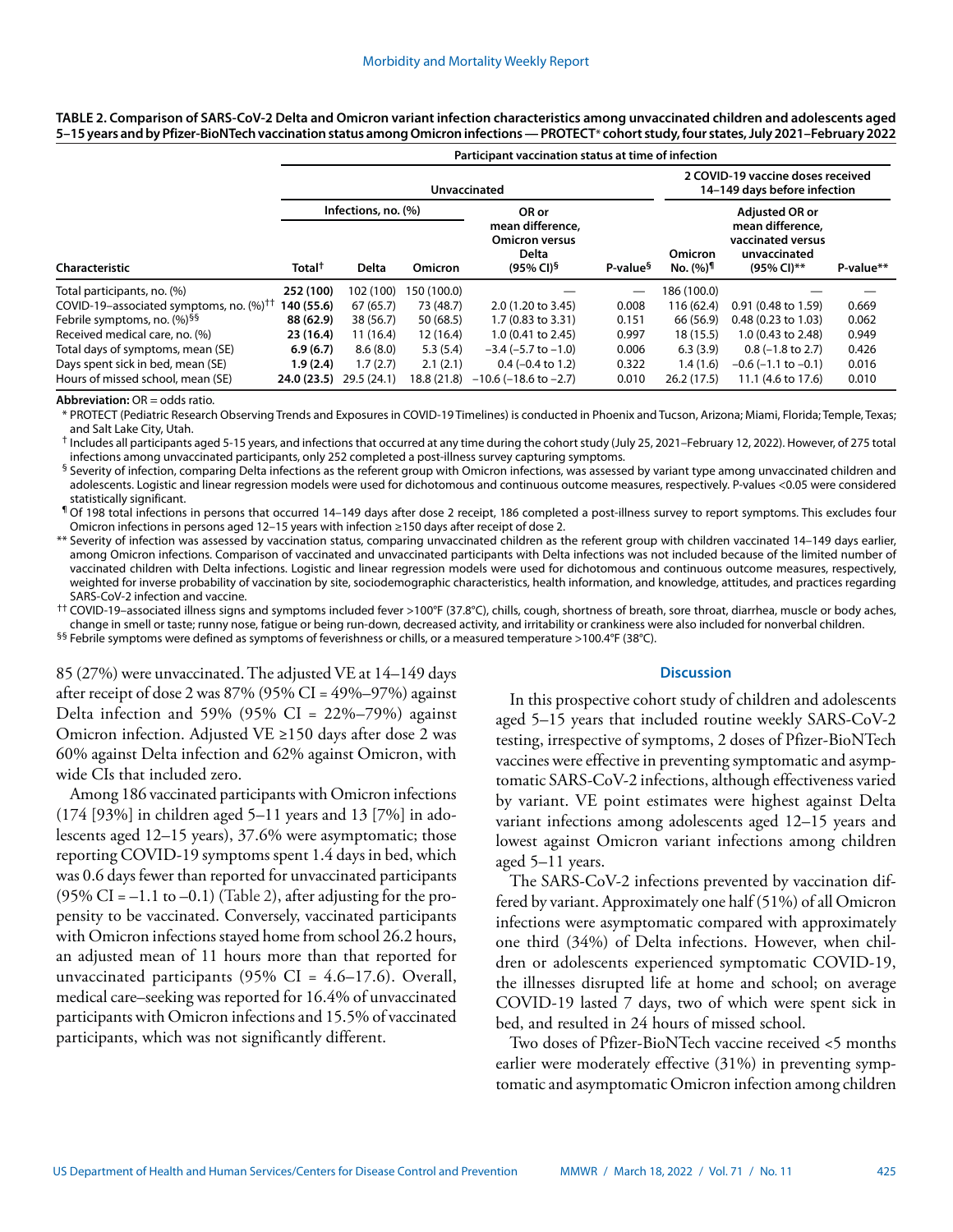**TABLE 3. COVID-19 Pfizer-BioNTech vaccine effectiveness against asymptomatic or symptomatic SARS-CoV-2 infection among children and adolescents aged 5–15 years, by time since receipt of second vaccine dose and variant — PROTECT**\* **cohort study, four states, July 2021–February 2022**

| Age group and                                                                            |                                                     |                             |                                       |                                                 | VE, % (95% CI) |                              |
|------------------------------------------------------------------------------------------|-----------------------------------------------------|-----------------------------|---------------------------------------|-------------------------------------------------|----------------|------------------------------|
| <b>COVID-19 vaccination status</b><br>(no. of days since receipt of<br>most recent dose) | No. of<br>contributing<br>participants <sup>†</sup> | <b>Total</b><br>person-days | <b>Median</b><br>no. of days<br>(IQR) | No. of<br>SARS-CoV-2<br>infections <sup>§</sup> | Unadjusted     | <b>Adjusted</b> <sup>1</sup> |
| Children aged 5-11 yrs                                                                   |                                                     |                             |                                       |                                                 |                |                              |
| <b>Omicron variant infections</b><br>Unvaccinated (referent)<br>2 doses (14-82 days)     | 336<br>640                                          | 13,801<br>29,996            | 41 (28 to 62)<br>53 (34 to 61)        | 137<br>184                                      | 47 (32 to 59)  | 31 (9 to 48)                 |
| Adolescents aged 12-15 yrs                                                               |                                                     |                             |                                       |                                                 |                |                              |
| <b>Delta variant infections</b>                                                          |                                                     |                             |                                       |                                                 |                |                              |
| Unvaccinated (referent)                                                                  | 139                                                 | 9,786                       | 65 (25 to 107)                        | 23                                              |                |                              |
| 2 doses ( $\geq$ 14 days)                                                                | 193                                                 | 23,575                      | 142 (91 to 156)                       |                                                 | 87 (70 to 95)  | 81 (51 to 93)                |
| 2 doses (14-149 days)                                                                    | 188                                                 | 16,517                      | 97 (75 to 105)                        |                                                 | 93 (76 to 98)  | 87 (49 to 97)                |
| 2 doses ( $\geq$ 150 days)                                                               | 138                                                 | 7,058                       | 57 (49 to 63)                         | 4                                               | 67 (0 to 89)   | $60 (-35 to 88)$             |
| <b>Omicron variant infections</b>                                                        |                                                     |                             |                                       |                                                 |                |                              |
| Unvaccinated (referent)                                                                  | 76                                                  | 3,001                       | 37 (24 to 62)                         | 38                                              |                |                              |
| 2 doses ( $\geq$ 14 days)                                                                | 192                                                 | 5,432                       | 22 (22 to 31)                         | 18                                              | 64 (37 to 80)  | 59 (24 to 78)                |
| 2 doses (14-149 days)                                                                    | 65                                                  | 2,623                       | 42 (28 to 56)                         | 14                                              | 62 (30 to 79)  | 59 (22 to 79)                |
| 2 doses ( $\geq$ 150 days)                                                               | 134                                                 | 2,809                       | 22 (22 to 22)                         | 4                                               | 74 (16 to 92)  | $62$ (-28 to 89)             |

**Abbreviations:** SMD = standard mean difference; VE = vaccine effectiveness.

\* PROTECT (Pediatric Research Observing Trends and Exposures in COVID-19 Timelines) is conducted in Phoenix and Tucson, Arizona; Miami, Florida; Temple, Texas; and Salt Lake City, Utah.

† Vaccination status varied with time, therefore, contributing participants in vaccination categories do not equal the number of participants in the study because participants could contribute to more than one vaccination category.

 $\frac{6}{10}$  Of 275 SARS-CoV-2 infections among unvaccinated participants, 98 occurred among children aged 5–11 years either before vaccine availability (n = 60) or were Delta infections (n = 17) for whom VE was not calculated. Among vaccinated participants, 61 occurred after receipt of dose 1 and <14 days after dose 2; two children aged 5–11 years were vaccinated before authorization, and two had Delta infections among children aged 5–11 years for whom VE was not calculated.

¶ Adjusted VE is inversely weighted for propensity to be vaccinated. Among children aged 5–11 years, all covariates met balance criteria of SMD <0.2 after weighting for the Delta variant model. For the Omicron variant model, all covariates met balance criteria of SMD <0.2 after weighting, except local virus circulation and social (school or community) mask use, which both changed the VE estimate by ≥5% when added to the model, and thus remained in the final model as covariates. Among adolescents aged 12-15 years, all covariates met balance criteria of SMD <0.2 after weighting except social mask use, which also changed the VE estimate by ≥5% when added to the Delta variant model, and thus remained in the final model as a covariate. For the Omicron variant model, all covariates met balance criteria of SMD <0.2 after weighting, except local virus circulation, social (school or community) mask use, and number of medications. Only local virus circulation changed the VE estimate by ≥5% when added to the model, and thus remained in the final model as a covariate.

aged 5–11 years and 59% effective among adolescents aged 12–15 years. The wide and overlapping CIs indicate that these age-specific VE point estimates might not be significantly different and are similar to a recent report of VE of 45%–51% for 2 doses, received within 150 days, against Omicron COVID-19–associated emergency department and urgent care visits among children and adolescents aged 5–15 years (*7*). Participants who were infected with Omicron despite receipt of 2 vaccine doses spent an average of one half day less sick in bed than did unvaccinated participants with Omicron infections. Also, similar to studies of children (*7*) and adults (*6*), among adolescents aged 12–15 years, point estimates for VE of 2 doses received within the previous 150 days were lower against Omicron than Delta infections, although these differences were not statistically significant.

The findings in this report are subject to at least five limitations. First, despite the use of robust adjusted models previously applied in other cohort studies (*8*), VE estimates might have been biased by residual confounding due to other differences between vaccinated and unvaccinated participants. For example, vaccinated participants reported wearing face masks significantly more often at school and in the community than did unvaccinated participants. Second, although PROTECT is among the largest studies with routine weekly SARS-CoV-2 testing, the relatively small number of infections within vaccination categories among certain age groups reduced precision of VE estimates. Estimates of VE at ≥150 days after dose 2 had very wide CIs, and thus it is unclear whether VE wanes with increased time since vaccination. Third, data were not available to assess possible reasons that vaccinated participants with COVID-19 might have missed more school than did unvaccinated participants despite unvaccinated participants reporting more days sick in bed. Fourth, these interim estimates do not include separate analyses of VE against asymptomatic infection and symptomatic infection at this time. Finally, although this study was conducted in multiple sites and included more than 1,300 participants, findings from the study sample might not be generalizable to all populations.

This study provides evidence that receipt of 2 doses of Pfizer-BioNTech vaccine is effective in preventing both asymptomatic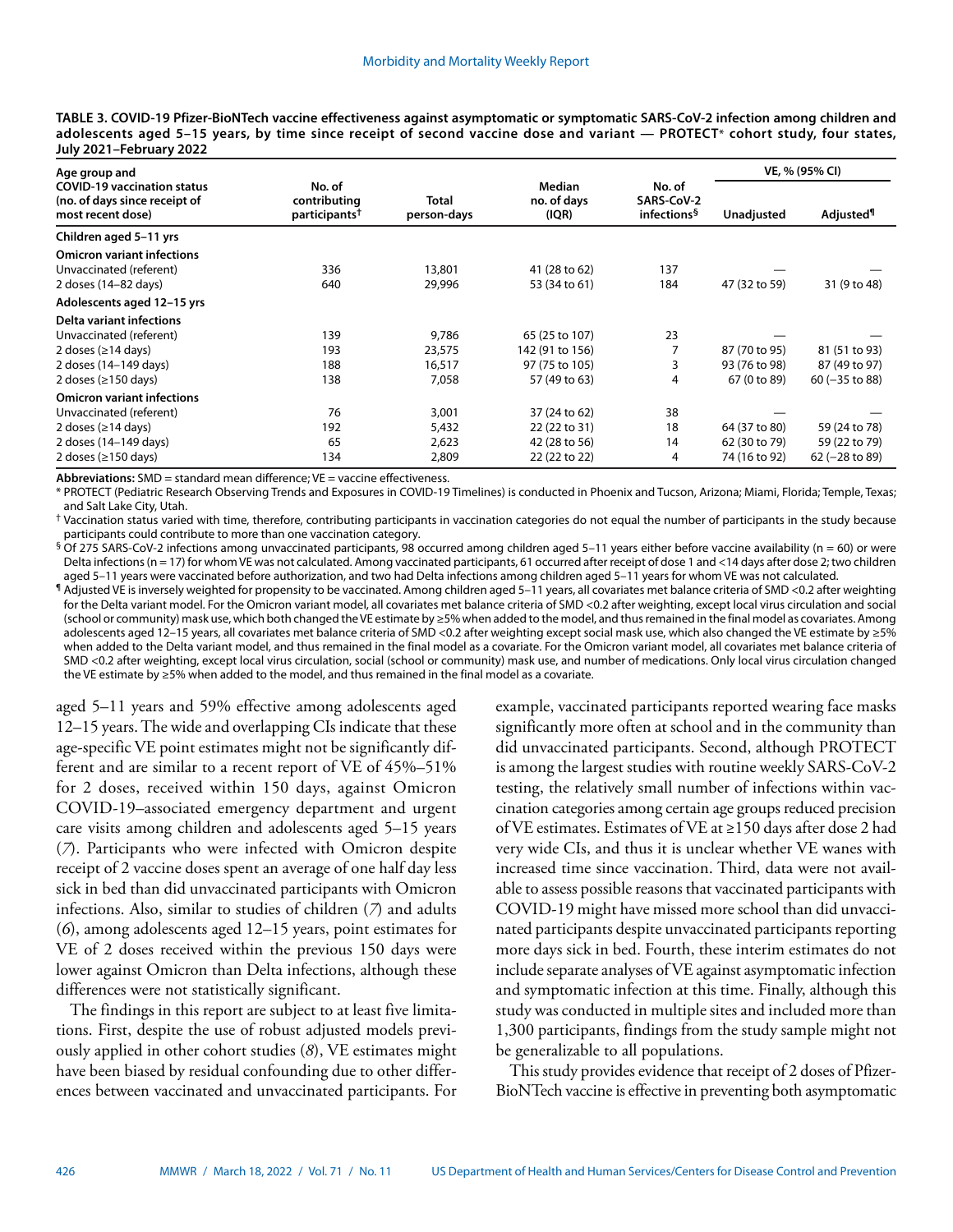and symptomatic SARS-CoV-2 infection with the Omicron variant among children and adolescents aged 5–15 years. All eligible children and adolescents should remain up to date with recommended COVID-19 vaccinations.

#### **Acknowledgments**

Eduardo Azziz-Baumgartner, Stephanie Bialek, Monica Dickerson, Alicia M. Fry, Ruth Link-Gelles, Aaron Hall, Adam MacNeil, Tamara Pilishvili, CDC; Claire Douglas, Edward Hock, Keya Jacoby, Utsav Kattel, Ryan Klein, Khaila Prather, Rajbansi Raorane, Alfredo Rodriguez-Nogues, John Thacker, Joseph Thomas, Molly Vaughan, Abt Associates, Inc.; Alexander Arroliga, Madhava Beeram, Nicole Calhoun, Jason Ettlinger, Ashley Graves, Eric Hoffman, Muralidhar Jatla, Amanda McKillop, Kempapura Murthy, Elisa Priest, Natalie Settele, Michael Smith, Jennifer Thomas, Martha Zayed, Baylor Scott & White Health; Ariyah Armstrong, Nora Baccam, Zoe Baccam, Maiya Block Ngaybe, Tatum Butcher, Dimaye Calvo, Shelby Capell, Andrea Carmona, Alissa Coleman, Hannah Cowling, Carly Deal, Kiara Earley, Sophie Evans, Erika Goebert, Taylor Graham, Sofia Grijalva, Hanna Hanson, Chloe Hendrix, Katherine Herder, Adrianna Hernandez, Raven Hilyard, Rezwana Islam, Caroline Klinck, Karla Ledezma, Sally Littau, Amelia Lobos, Jeremy Makar, Natalya Mayhew, Kristisha Mevises, Flavia Nakayima Miiro, Janko Nikolich-Zugich, Assumpta Nsengiyunva, Kennedy Obrien, Mya Pena, Cynthia Porter, James K. Romine, Priyanka Sharma, Alison Slocum, Saskia Smidt, Jayla Soowell, Danielle Stea, Nicholas Tang, Gianna Taylor, Heena Timsina, Italia Trejo, Mel and Enid Zuckerman College of Public Health, University of Arizona; Brandon Astor, Cynthia Beaver, Olga Carrera, Alexandra Cruz, Meghal Desai, Paola Louzado Feliciano, Damena Gallimore-Wilson, Johanna Garibaldi, Eugenia Victoria Gomez, Catalina Gonzalez, Aimee Green, John M. Jones, Hannah Kling, Ian Lee, Brigitte Madan, Daniela Maizel, Erin Morgan, Roger Noriega, Kemi Ogunsina, Annabel Reyes, Rachel Reyes, Christian Rojas, Carlos Silvera, Cole Southworth, Alex Steward, Nathaly Suarez, Addison Testoff, Leonard M. Miller School of Medicine, University of Miami; Arlyne Arteaga, Rachel Brown, Matthew M. Bruner, Brianna Cottam, Amanda Flanagan, Adriele Fugal, Tiffany Ho, Adrianna F. Hunsaker, Taryn Hunt-Smith, Iman M. Ibrahim, Michael Langston, Jacob McKell, Christy Porucznik, Jenna Praggastis, Lillian C. Prentice, Madeleine Smith, Joseph B. Stanford, Rocky Mountain Center for Occupational and Environmental Health, University of Utah Health.

Corresponding author: Ashley L. Fowlkes, [ahl4@cdc.gov.](mailto:ahl4@cdc.gov)

### **Summary**

#### What is already known about this topic?

Receipt of 2 doses of Pfizer-BioNTech COVID-19 vaccine has been shown to be effective in preventing infection with the SARS-CoV-2 B.1.617.2 (Delta) variant in persons aged ≥12 years.

#### What is added by this report?

Children and adolescents aged 5–15 years were tested for SARS-CoV-2 weekly, irrespective of symptoms, during July 2021–February 2022. Approximately one half of Omicron infections in unvaccinated children and adolescents were asymptomatic. Two doses of Pfizer-BioNTech COVID-19 vaccine reduced the risk of Omicron infection by 31% among children aged 5–11 years and by 59% among persons aged 12–15 years.

What are the implications for public health practice?

All eligible children and adolescents should remain up to date with recommended COVID-19 vaccinations.

1CDC COVID-19 Emergency Response Team; 2Rocky Mountain Center for Occupational and Environmental Health, Department of Family and Preventive Medicine, University of Utah Health, Salt Lake City, Utah; 3College of Medicine - Tucson, University of Arizona, Tucson, Arizona; 4Leonard M. Miller School of Medicine, University of Miami, Miami, Florida; <sup>5</sup>Abt Associates, Rockville, Maryland; 6Mel and Enid Zuckerman College of Public Health, University of Arizona, Tucson, Arizona; 7Baylor Scott & White Health, Texas, Temple, Texas; 8St. Luke's Regional Health Care System, Duluth, Minnesota; <sup>9</sup>Kaiser Permanente Northwest Center for Health Research, Portland, Oregon; 10Texas A&M University College of Medicine, Temple, Texas.

All authors have completed and submitted the International Committee of Medical Journal Editors form for disclosure of potential conflicts of interest. Allison L. Naleway reports institutional support from Pfizer for an unrelated study of meningococcal B vaccine safety during pregnancy. Matthew S. Thiese reports grants and personal fees from Reed Group and the American College of Occupational and Environmental Medicine, outside the submitted work. No other potential conflicts of interest were disclosed.